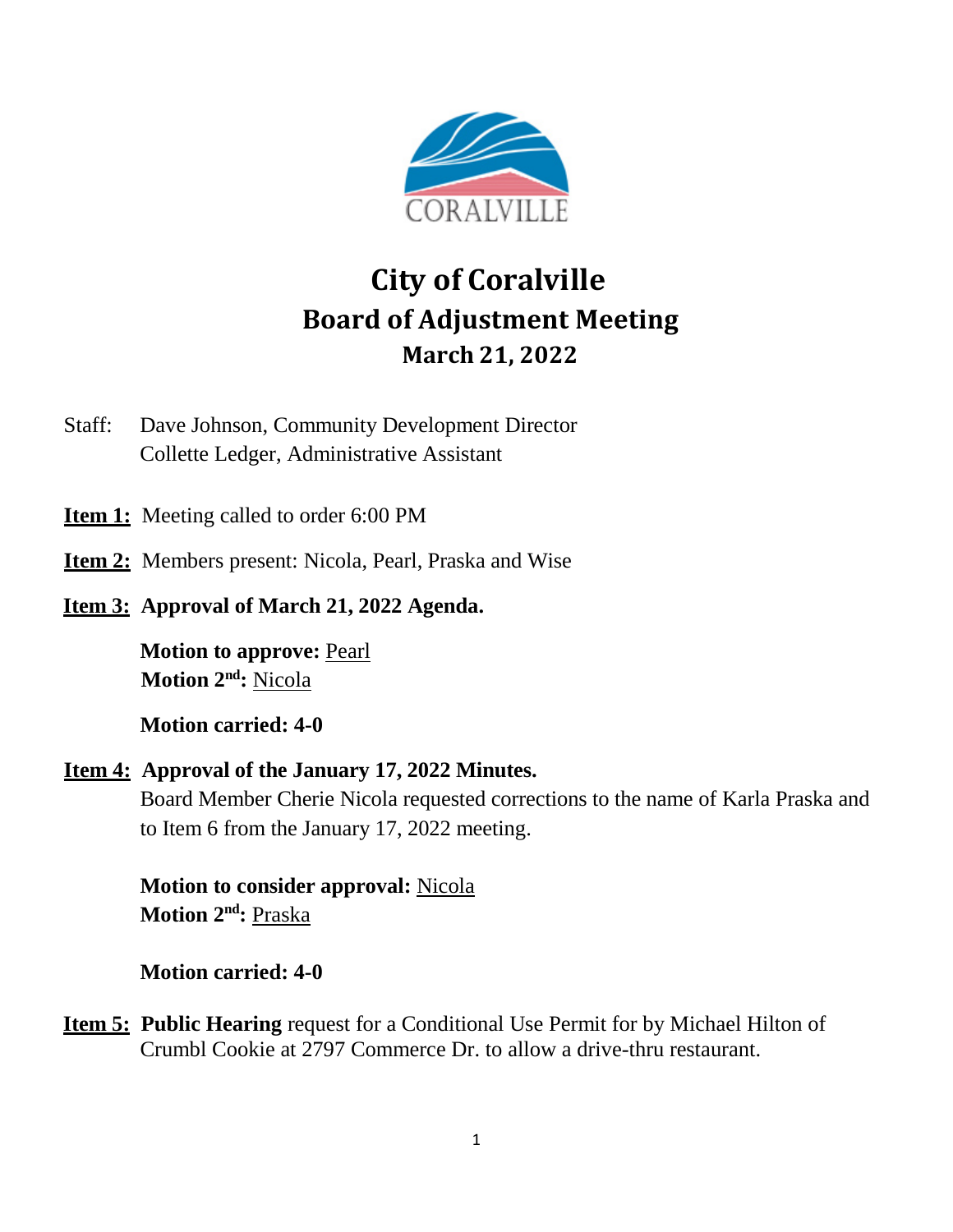# **Public Hearing Open:**

Brian Boelk from Axiom stated that they will be doing an indoor retrofit, parking lot repair, landscaping, reconfiguration of the sidewalk and a drive-thru window for the restaurant, Crumbl Cookies.

## **Public Hearing Closed:**

**a) Consider approval of Conditional Use Permit.**

**Motion to consider approval:** Nicola **Motion 2 nd:** Praska

Staff Member Dave Johnson advised that City Staff has reviewed the proposed site plan and recommends approval with the condition that the curb extend out to merge into one southbound lane to minimize the potential for traffic conflicts and confusion at the intersection.

**Motion to approval with City Staff conditions:** Nicola **Motion 2 nd:** Praska

## **Motion carried: 4-0**

**Item 6: Public Hearing** request for a Conditional Use Permit for a Lawn and Garden Center for Walmart located at 2801 Commerce Dr.

## **Public Hearing Open:**

Jake Hill, representative of Walmart, stated that the Lawn and Garden Center will be in the same locations with the same area as the previous year.

## **Public Hearing Closed:**

## **a) Consider approval of Conditional Use Permit.**

**Motion to consider approval:** Pearl **Motion 2 nd:** Nicola

Staff Member Dave Johnson stated the permit is for the sale of annual items and operates seasonally. This is for the 2022 season only. City staff will check site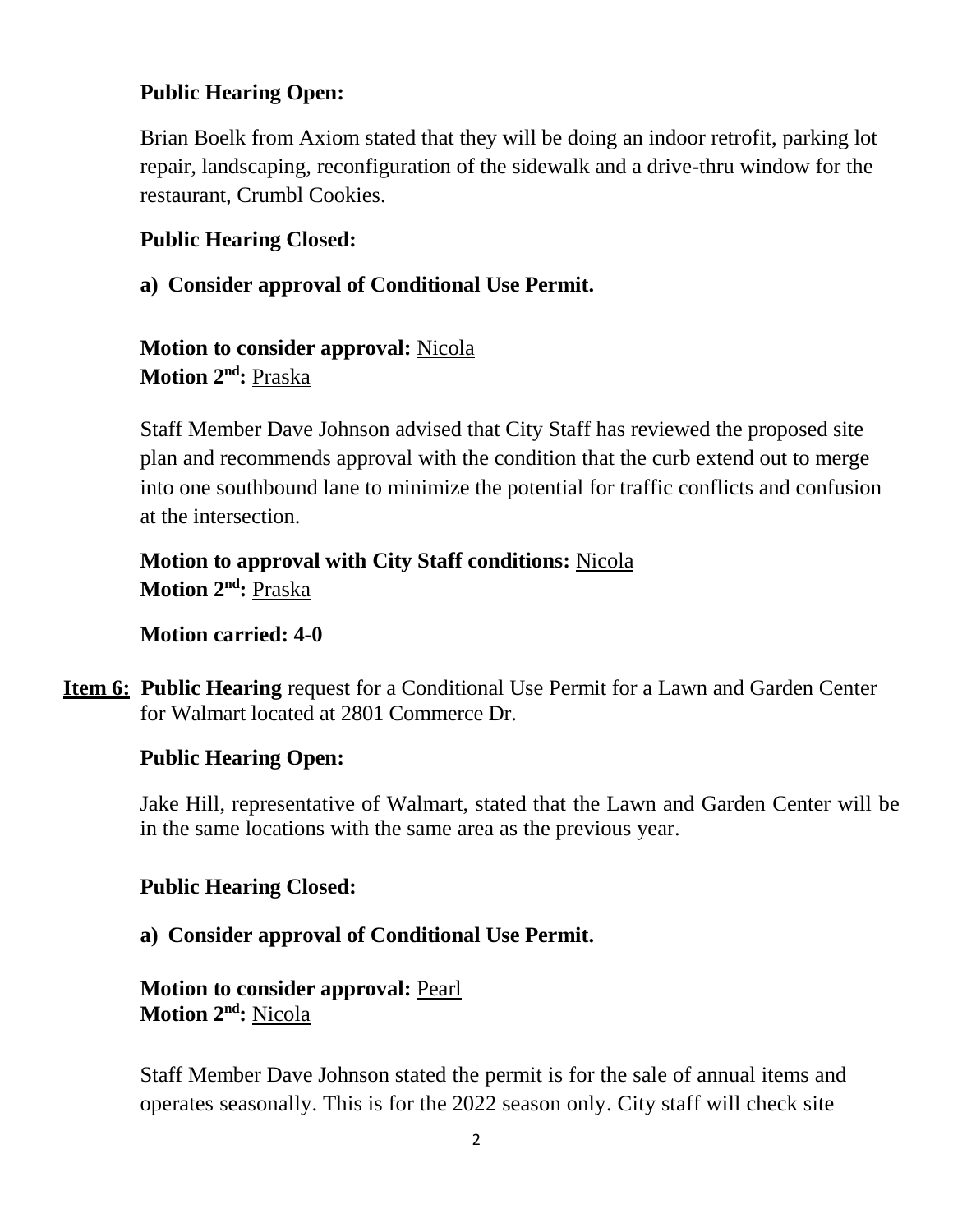after set up.

# **Motion carried: 4-0**

**Item 7: Public Hearing** request for a Conditional Use Permit for a Lawn and Garden Center for Lowe's Home Improvement Center located at 2701 2<sup>nd</sup> St.

# **Public Hearing Open:**

# **Public Hearing Closed:**

# **a) Consider approval of Conditional Use Permit.**

**Motion to consider approval:** Praska **Motion 2 nd:** Nicola

Staff Member Dave Johnson stated this is for Lowes's seasonal outdoor garden sales. This is for the 2022 season only.

# **Motion carried: 4-0**

**Item 8: Public Hearing** request for a Conditional Use Permit for a Lawn and Garden Center for HyVee at  $1914 8<sup>th</sup>$  St.

# **Public Hearing Open:**

# **Public Hearing Closed:**

**a) Consider approval of Conditional Use Permit.**

# **Motion to consider approval:** Praska **Motion 2 nd:** Pearl

Staff Member Dave Johnson stated this is for the sale of annual items and operates seasonally. This is for the 2022 season only.

Russ Wise questioned whether the area is smaller this year due to Aisles Online construction. Staff Member Dave Johnson stated the site plan indicates the same size as previous years.